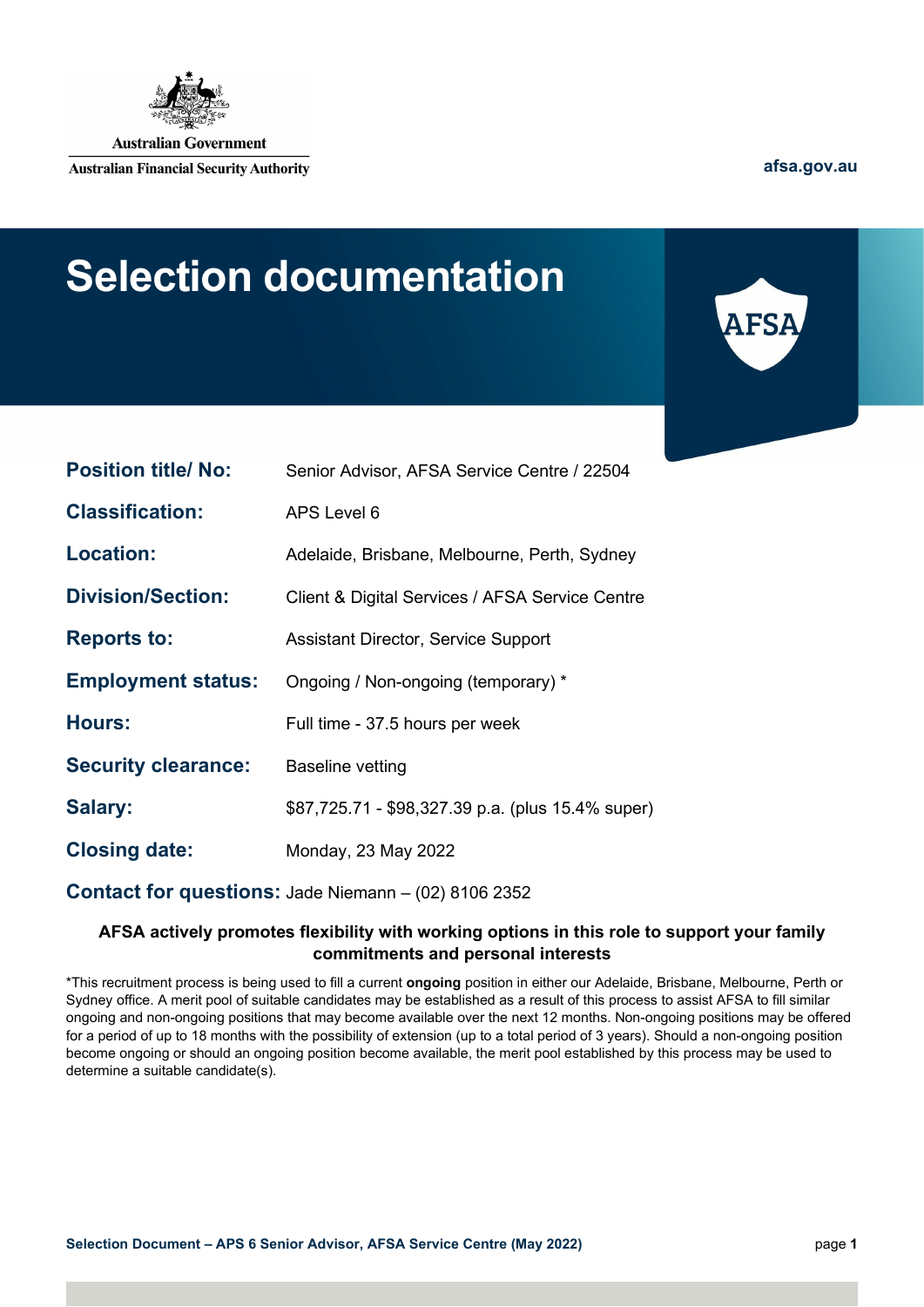# **OFFICIAL**

## **Eligibility**

Please note that this opportunity is open only to Australian Citizens. The successful applicant must have, or be willing to, undergo a security clearance to the level of **Baseline vetting** as a condition of employment.

To satisfy character requirements all AFSA employees must undergo a police records check. Where a person has received a redundancy benefit from APS agency employment and their corresponding redundancy benefit period has not expired, they may be ineligible for employment.

### **About the area**

The **Client and Digital Services Division** provides a range of services including statistics, stakeholder communication and engagement, and frontline service delivery for insolvency and PPSR enquiries, information and transactions. It works to streamline services through process innovation, informed by the needs of our clients. The division also supports AFSA to deliver effective and efficient digital services in a timely manner, while preserving the integrity and security of AFSA's data assets.

### **Purpose of the position**

The Senior Advisor, AFSA Service Centre is responsible for leading, overseeing and motivating a team that supports Service Delivery operations through the management of complex and escalated personal insolvency and personal property securities enquiries.

# **Key Accountabilities**

As a Senior Advisor, AFSA Service Centre you will:

- Develop a support team to be client focused and willing to understand and meet the changing demands of the Australian public
- Cultivate a team environment with a supportive culture that encourages innovation and business improvement where staff are valued and committed to providing world-class government service delivery
- Provide advice on complex issues in relation to the operations of personal Insolvency on matters such as policy, process and protocol development.
- Support staff in effective service delivery through digital transformation

All duties will be performed in accordance with:

- the APS Values, Code of Conduct and Employment Principles
- WHS obligations, taking responsibility for own health and safety and that of others
- AFSA's risk management framework and relevant legislation, including guiding others to identify and mitigate foreseeable risks.

# **OFFICIAL**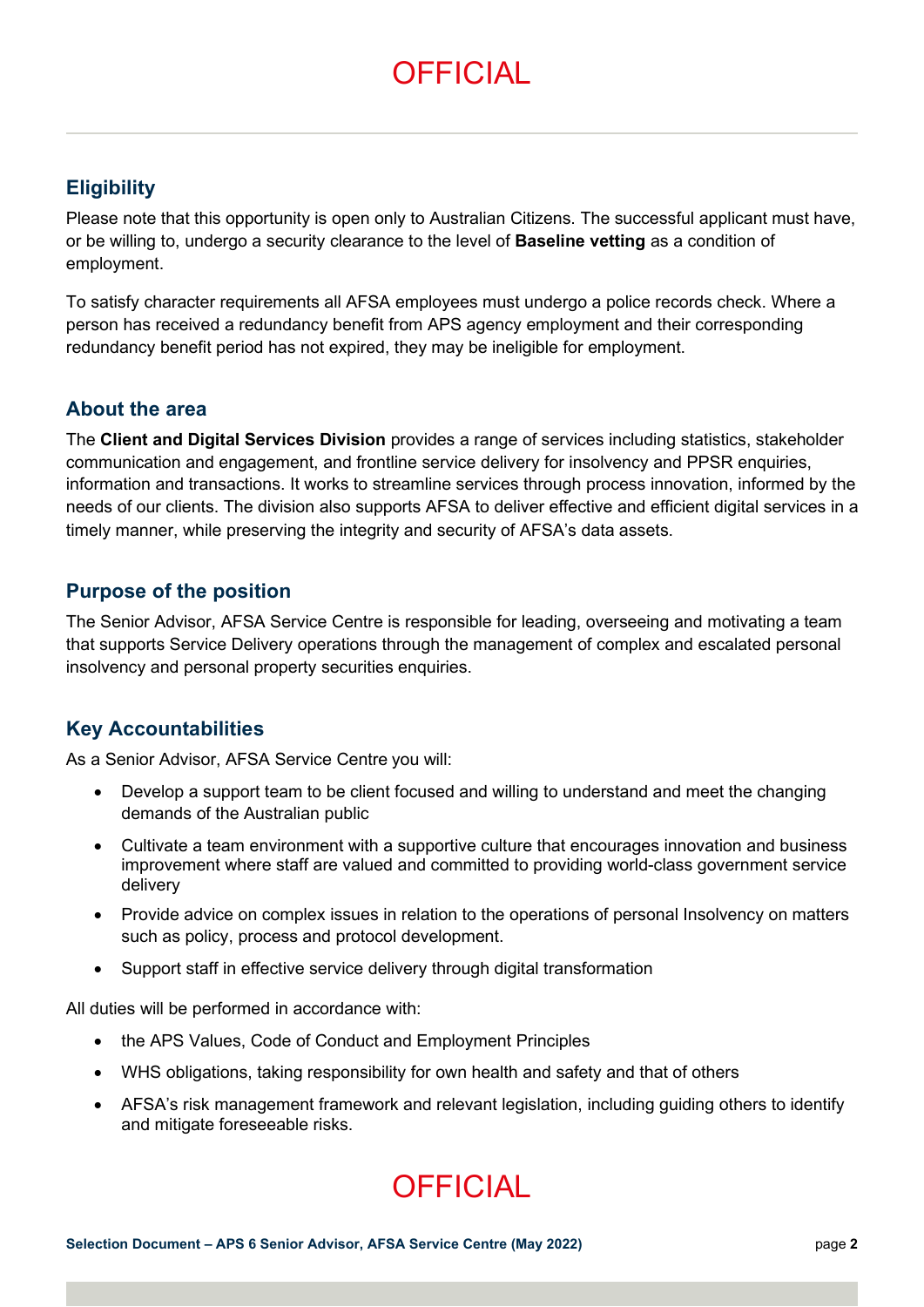# **OFFICIAL**

# **Skills and Capabilities**

#### **Applies digital dexterity**

- Demonstrates commitment to explore, learn and adopt new technologies and ways of working, to achieve better business outcomes
- Displays a growth mindset

#### **Communicates simply and clearly**

- Communicates clearly in plain English, without using jargon
- Demonstrates an ability to convey a message succinctly and with empathy, regardless of medium (written, verbal, digital).
- Understands the target audience, and tailors message in a way that appeals to them

#### **Fosters a service culture**

- Keeps people at the centre of thinking, decisions and actions, including internal systems and processes
- Demonstrates empathy, curiosity and listens deeply to understand a person's context, challenges and needs
- Keep one's word and follow through on promises or commitments made

#### **Working with ambiguity**

- Demonstrates proactivity, emotional intelligence and self-direction in the face of uncertainty, change or new situations
- Chooses a course of action or decision without having the total picture

#### **Managing People**

- Understands legislative and policy obligations as a people manager and supports teams by providing clarity of work responsibilities, aligned to organisational goals and priorities
- Manages underperformance effectively and efficiently so that staff reach their full potential
- Be confident in managing mental health and wellbeing to support a productive team environment.

#### **Evidence Based Decision Making**

- Be able to discern and assess incoming information from reliable intelligence that is factual and provides diverse views for considered decision-making
- Be able to determine the difference between assumptions and opinions with facts to ensure the right information is being assessed and measured.

#### **Legislative Interpretation & Application**

• Understands and applies legislative instruments and regulatory frameworks to ensure compliance with corporate governance and legislative requirements, industry codes, standards and policies